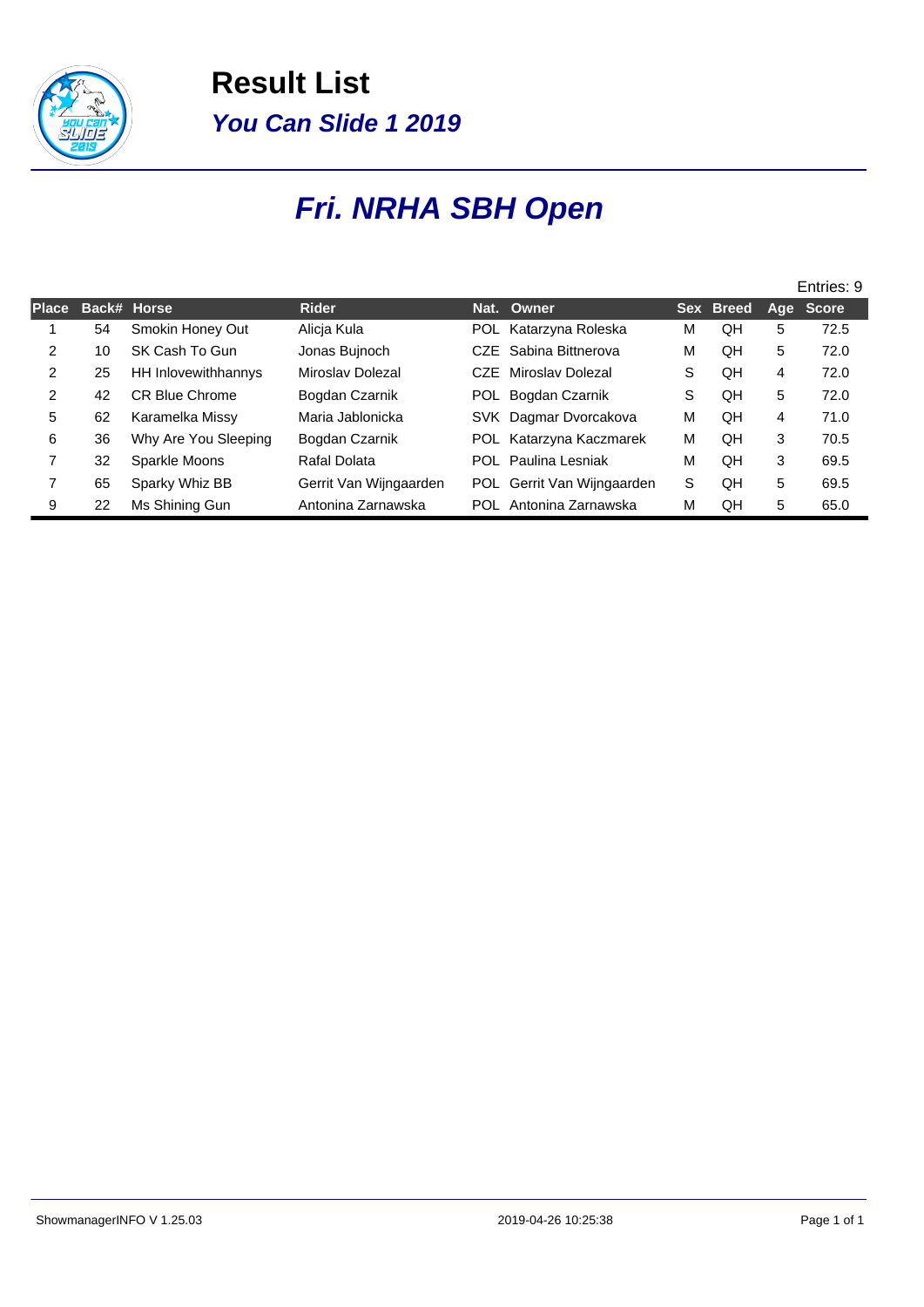

**Result List You Can Slide 1 2019**

## **Fri. AQHA Reining Junior Open**

|                   |                     |                        |                            |   |                     |   | Entries: 4 |
|-------------------|---------------------|------------------------|----------------------------|---|---------------------|---|------------|
| Place Back# Horse |                     | <b>Rider</b>           | Nat. Owner                 |   | Sex Breed Age Score |   |            |
| 54                | Smokin Honey Out    | Alicia Kula            | POL Katarzyna Roleska      | м | QΗ                  |   | 72.5       |
| 25                | HH Inlovewithhannys | Miroslav Dolezal       | CZE Miroslav Dolezal       |   | OΗ                  |   | 72.0       |
| 65                | Sparky Whiz BB      | Gerrit Van Wijngaarden | POL Gerrit Van Wijngaarden | S | QH                  | 5 | 69.5       |
| 22                | Ms Shining Gun      | Antonina Zarnawska     | POL Antonina Zarnawska     | м | QΗ                  | 5 | 65.0       |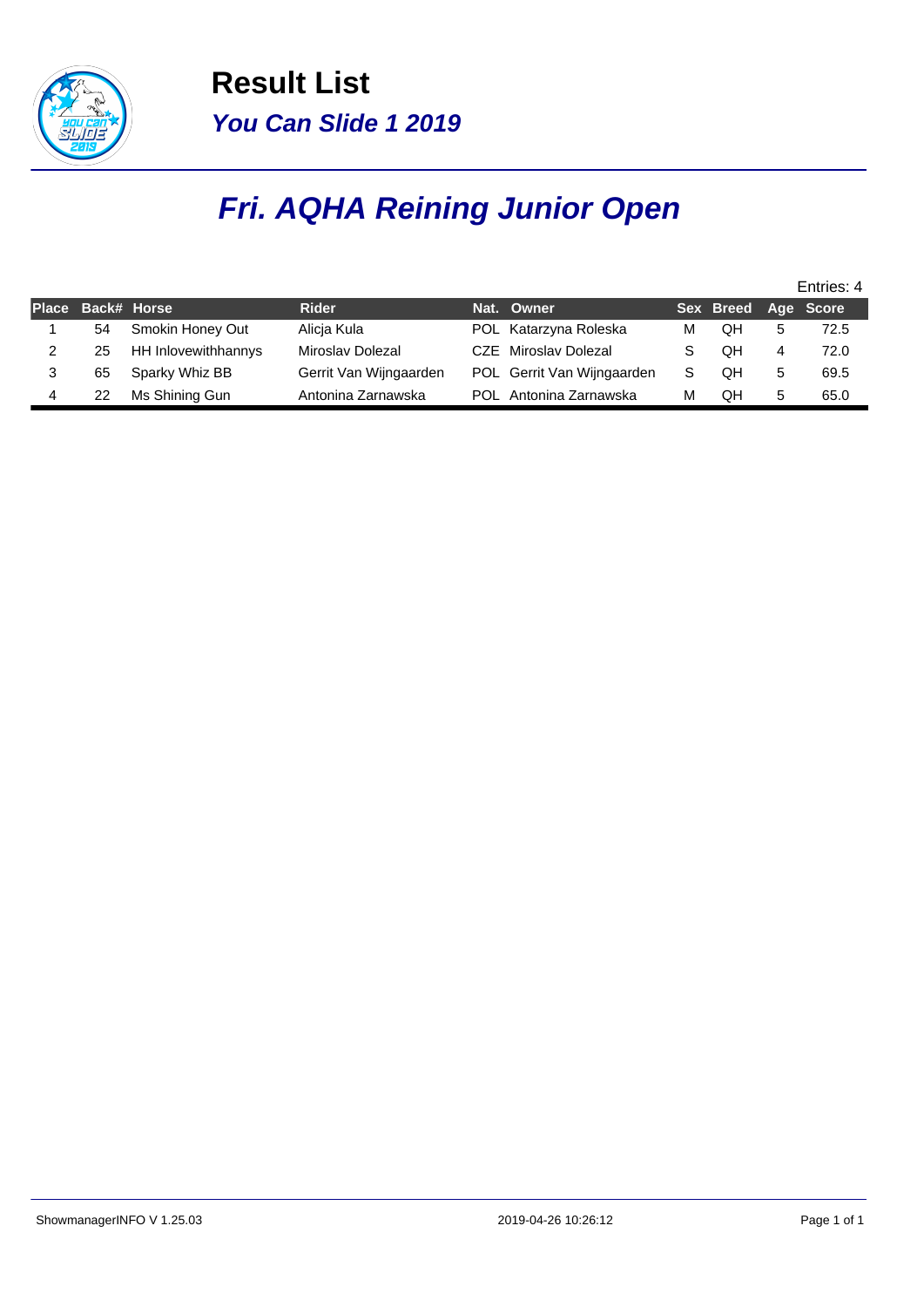

**Result List You Can Slide 1 2019**

## **Fri. All Breed Reining Junior Open**

|                   |                      |                        |                            |   |                     |   | Entries: 4 |
|-------------------|----------------------|------------------------|----------------------------|---|---------------------|---|------------|
| Place Back# Horse |                      | <b>Rider</b>           | Nat. Owner                 |   | Sex Breed Age Score |   |            |
| 13                | WS Born In The Storm | Karolina Niechaj       | POL Milena Duda            | м | QΗ                  | 4 | 69.5       |
| 65                | Sparky Whiz BB       | Gerrit van Wijngaarden | POL Gerrit Van Wijngaarden | S | QH                  | 5 | 69.5       |
| 16                | Chex Whiz Gotta Gun  | Dorota Kuska           | POL Maja Mikosik           | G | QH                  | 5 | 68.5       |
| 22                | Ms Shining Gun       | Antonina Zarnawska     | POL Antonina Zarnawska     | М | OΗ                  | 5 | 65.0       |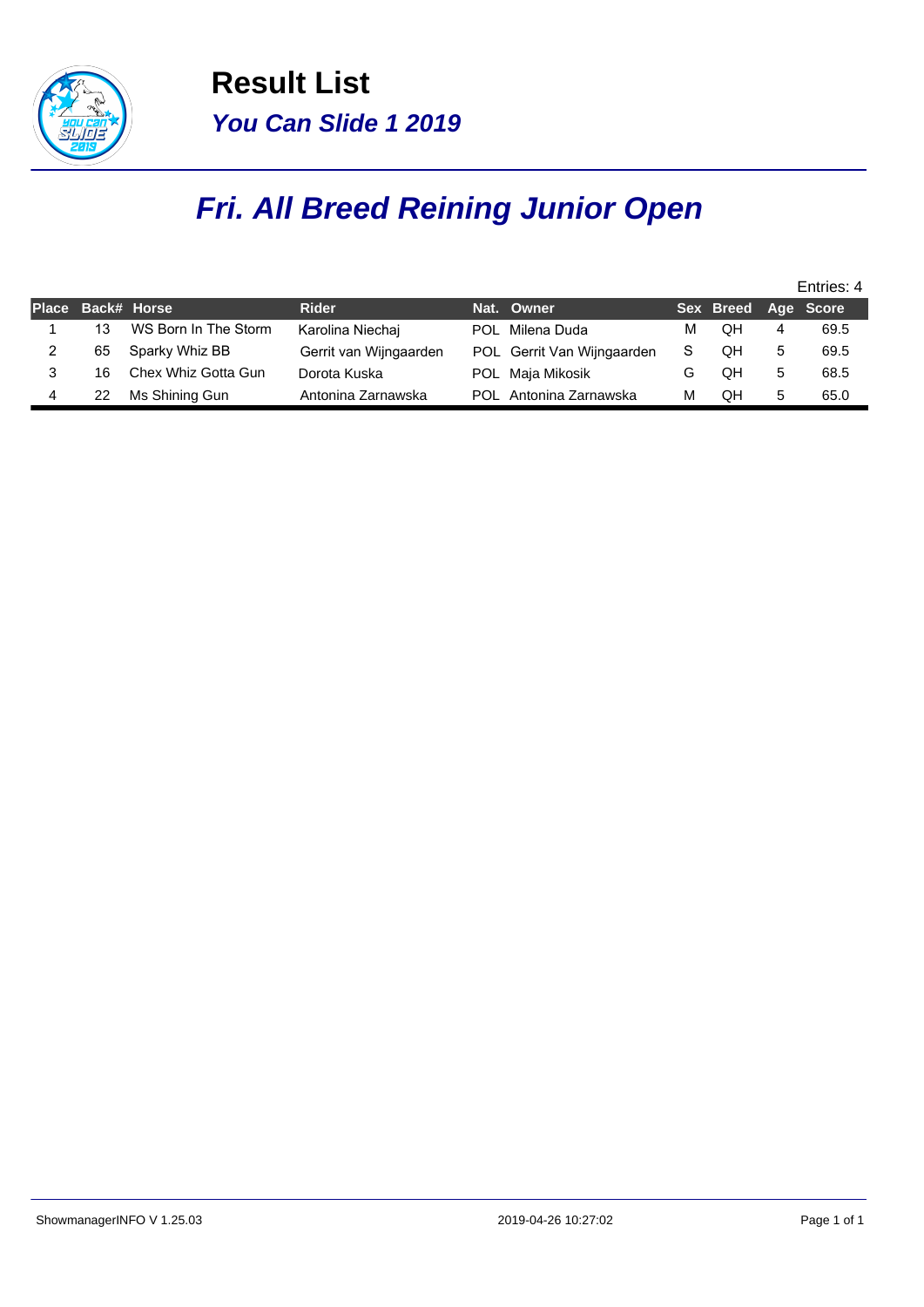| <b>NRHA JUDGES SCORE CARD</b><br>Judge Doualas Allen (Judge 1)                                                   |      |                                       |                                                                                                  |                |                      |                 |                                                 |                 |                  |                |                         |                           |
|------------------------------------------------------------------------------------------------------------------|------|---------------------------------------|--------------------------------------------------------------------------------------------------|----------------|----------------------|-----------------|-------------------------------------------------|-----------------|------------------|----------------|-------------------------|---------------------------|
| Event                                                                                                            |      | You Can Slide 1 2019                  |                                                                                                  |                | Date 4/26/2019 Class |                 | NRHA SBH Open / AQHA & All Breed Reining Junior |                 | Open             |                |                         | $\overline{5}$<br>Pattern |
| MANEUVERS SCORES: -1 1/2 Extremely Poor -1 Very Poor -1/2 Poor 0 Correct +1/2 Good +1 Very Good +1 1/2 Excellent |      |                                       |                                                                                                  |                |                      |                 |                                                 |                 |                  |                |                         |                           |
|                                                                                                                  |      | <b>MANEUVER</b><br><b>DESCRIPTION</b> | LC<br>IIs                                                                                        | LS             | RC<br>Ils            |                 | $RS \int$ Lead $\int$                           | RRB             | LRB              | Stop<br>Backup |                         |                           |
|                                                                                                                  |      | <b>MANEUVER</b>                       | 1                                                                                                | 2              | 3                    | 4               | 5                                               | 6               | 7                | 8              | PENALTY<br><b>TOTAL</b> |                           |
| <b>DRAW</b>                                                                                                      | EXH# | PENALTY                               |                                                                                                  |                |                      |                 |                                                 |                 |                  |                |                         | <b>SCORE</b>              |
| 1                                                                                                                | 16   | <b>SCORE</b>                          | 12                                                                                               |                |                      |                 | 12                                              | 12              |                  |                |                         |                           |
| <b>DRAW</b>                                                                                                      | EXH# | PENALTY                               |                                                                                                  |                |                      |                 |                                                 |                 |                  |                |                         | <b>SCORE</b>              |
| $\overline{2}$                                                                                                   | 13   | <b>SCORE</b>                          |                                                                                                  |                | 12                   |                 |                                                 |                 |                  |                |                         |                           |
| <b>DRAW</b>                                                                                                      | EXH# | <b>PENALTY</b>                        |                                                                                                  | $\frac{1}{2}$  |                      |                 |                                                 |                 |                  |                |                         | <b>SCORE</b>              |
| 3                                                                                                                | 65   | <b>SCORE</b>                          |                                                                                                  |                |                      |                 |                                                 |                 |                  |                | $\frac{1}{2}$           | 69                        |
| <b>DRAW</b>                                                                                                      | EXH# | PENALTY                               |                                                                                                  |                |                      |                 |                                                 |                 |                  |                |                         | <b>SCORE</b>              |
| 4                                                                                                                | 62   | <b>SCORE</b>                          | $+\frac{1}{2}$                                                                                   |                | $^{+}$<br>/2         |                 | $+ \frac{1}{2}$                                 |                 | $\eta$           |                |                         |                           |
| <b>DRAW</b>                                                                                                      | EXH# | PENALTY                               |                                                                                                  |                |                      |                 |                                                 |                 |                  |                |                         | <b>SCORE</b>              |
| 6                                                                                                                | 42   | <b>SCORE</b>                          | $^{+}$<br>$\sigma$                                                                               | $+\frac{1}{2}$ | $+ \frac{1}{2}$      |                 |                                                 | $+ / 2$         |                  |                |                         |                           |
| <b>DRAW</b>                                                                                                      | EXH# | <b>PENALTY</b>                        |                                                                                                  |                |                      |                 |                                                 |                 |                  |                |                         | <b>SCORE</b>              |
| 5                                                                                                                | 54   | <b>SCORE</b>                          |                                                                                                  | $+  2  -  2 $  | $+\frac{1}{2}$       |                 | $+\frac{1}{2}$                                  | $+ \frac{1}{2}$ | $\pm\frac{1}{2}$ | $+\frac{1}{2}$ |                         | 72/2                      |
| <b>DRAW</b>                                                                                                      | EXH# | <b>PENALTY</b>                        | 1                                                                                                | $\frac{1}{2}$  |                      |                 |                                                 |                 |                  |                |                         | SCORE                     |
| 8                                                                                                                | 32   | SCORE                                 |                                                                                                  |                | $+ \frac{1}{2}$      | $+ \frac{1}{2}$ |                                                 |                 |                  |                | 2                       | 65                        |
| <b>DRAW</b>                                                                                                      | EXH# | PENALTY                               |                                                                                                  |                |                      |                 |                                                 |                 |                  |                |                         | SCORE                     |
| 7                                                                                                                | 36   | <b>SCORE</b>                          |                                                                                                  |                | $+ \frac{1}{2}$      |                 |                                                 |                 |                  |                |                         |                           |
| <b>DRAW</b>                                                                                                      | EXH# | PENALTY                               |                                                                                                  |                |                      |                 |                                                 |                 |                  |                |                         | SCORE                     |
| 9                                                                                                                | 25   | SCORE                                 | $+1/2$                                                                                           | $+\frac{1}{2}$ |                      | t/a             |                                                 |                 | $+1/2$           | $t\frac{1}{2}$ |                         | $\sim$                    |
| <b>DRAW</b>                                                                                                      | EXH# | PENALTY                               | $\mathcal{L}% _{G}(\theta)=\left( \mathcal{L}_{G}(\theta)\right) ^{\ast}\mathcal{L}_{G}(\theta)$ |                |                      |                 |                                                 |                 | $\frac{1}{2}$    |                |                         | SCORE                     |
| 10                                                                                                               | 22   | SCORE                                 | $-1/2$                                                                                           |                |                      | $-1/2$          | $-1/2$                                          | $-1/2$          | $\overline{2}$   |                | 2/2                     | 65                        |

Dory alla

Judge's Signature

Created by ShowmanagerINFO V 1.25.03 (00:23:59)

Page 1 of 2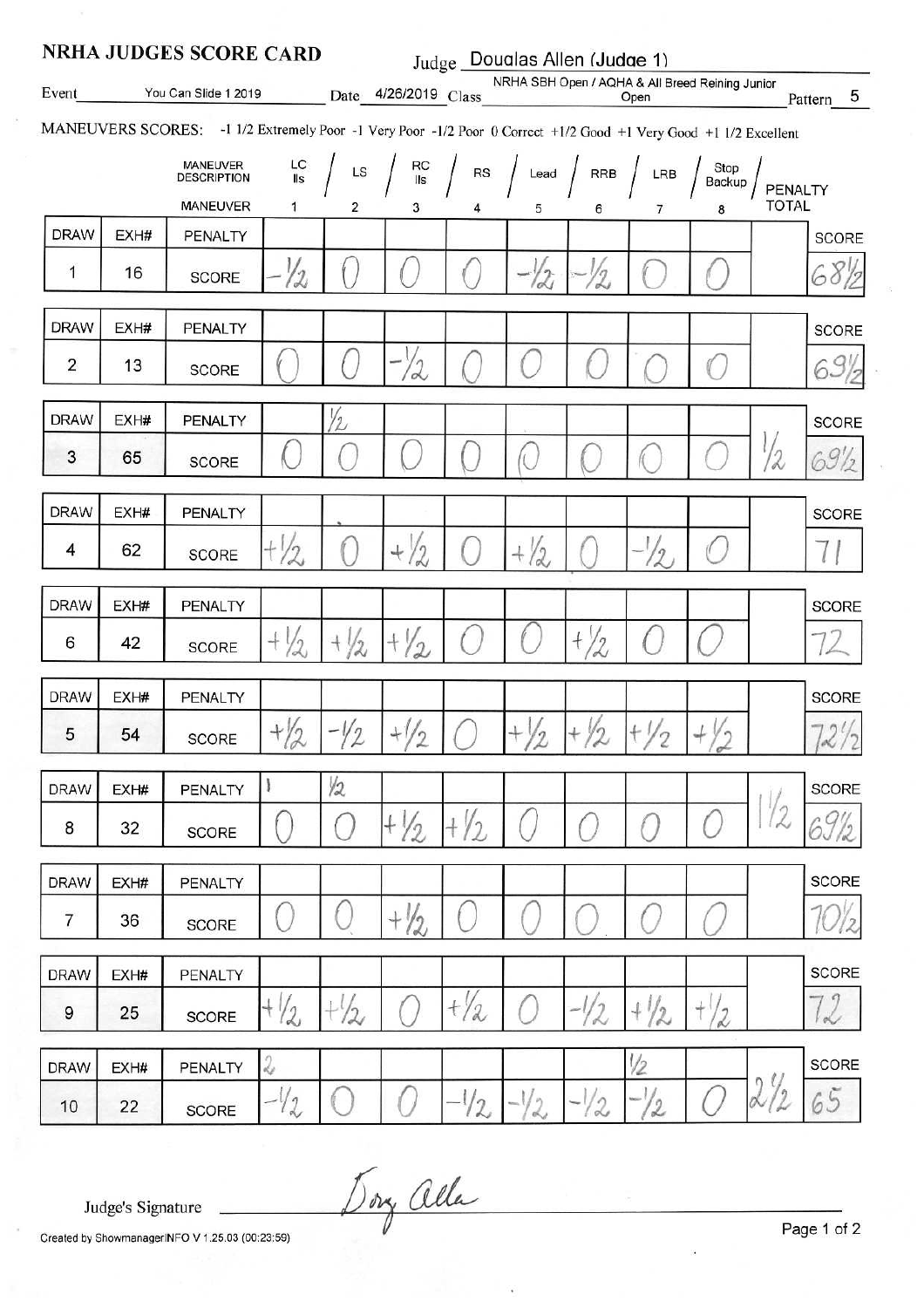| <b>NRHA JUDGES SCORE CARD</b> |      |                                                                                                                  |           |                | Judge Doualas Allen (Judge 1) |        |                        |                 |                |                                                 |              |              |
|-------------------------------|------|------------------------------------------------------------------------------------------------------------------|-----------|----------------|-------------------------------|--------|------------------------|-----------------|----------------|-------------------------------------------------|--------------|--------------|
| Event                         |      | You Can Slide 1 2019 Date 4/26/2019 Class                                                                        |           |                |                               |        | <b>CONTRACTOR</b>      |                 | Open           | NRHA SBH Open / AQHA & All Breed Reining Junior |              | Pattern 5    |
|                               |      | MANEUVERS SCORES: -1 1/2 Extremely Poor -1 Very Poor -1/2 Poor 0 Correct +1/2 Good +1 Very Good +1 1/2 Excellent |           |                |                               |        |                        |                 |                |                                                 |              |              |
|                               |      | <b>MANEUVER</b><br><b>DESCRIPTION</b>                                                                            | LC<br>IIs | ${\sf LS}$     | RC<br>IIs                     | RS     | Lead $\int$            |                 | RRB $/$ LRB    | Stop<br>Backup                                  | PENALTY      |              |
|                               |      | <b>MANEUVER</b>                                                                                                  | 1         | $\overline{c}$ | 3                             | 4      | 5                      | 6               | $\overline{7}$ | 8                                               | <b>TOTAL</b> |              |
| <b>DRAW</b>                   | EXH# | PENALTY                                                                                                          |           |                |                               |        |                        |                 | $\frac{1}{2}$  |                                                 |              | <b>SCORE</b> |
| 11                            | 10   | SCORE                                                                                                            | ί,        | $+1/2$         | $+\frac{1}{2}$                | $+1/2$ | $\left( \cdot \right)$ | $+ \frac{1}{2}$ |                | $^{+}$                                          |              | $\propto$    |
| <b>DRAW</b>                   | EXH# | PENALTY                                                                                                          |           |                |                               |        |                        |                 |                |                                                 |              | <b>SCORE</b> |
|                               |      | <b>SCORE</b>                                                                                                     |           |                |                               |        |                        |                 |                |                                                 |              |              |
| <b>DRAW</b>                   | EXH# | PENALTY                                                                                                          |           |                |                               |        |                        |                 |                |                                                 |              | <b>SCORE</b> |
|                               |      | <b>SCORE</b>                                                                                                     |           |                |                               |        |                        |                 |                |                                                 |              |              |
| <b>DRAW</b>                   | EXH# | PENALTY                                                                                                          |           |                |                               |        |                        |                 |                |                                                 |              | <b>SCORE</b> |
|                               |      | <b>SCORE</b>                                                                                                     |           |                |                               |        |                        |                 |                |                                                 |              |              |
| <b>DRAW</b>                   | EXH# | PENALTY                                                                                                          |           |                |                               |        |                        |                 |                |                                                 |              | <b>SCORE</b> |
|                               |      | <b>SCORE</b>                                                                                                     |           |                |                               |        |                        |                 |                |                                                 |              |              |
| <b>DRAW</b>                   | EXH# | PENALTY                                                                                                          |           |                |                               |        |                        |                 |                |                                                 |              | SCORE        |
|                               |      | <b>SCORE</b>                                                                                                     |           |                |                               |        |                        |                 |                |                                                 |              |              |
| <b>DRAW</b>                   | EXH# | PENALTY                                                                                                          |           |                |                               |        |                        |                 |                |                                                 |              | <b>SCORE</b> |
|                               |      | <b>SCORE</b>                                                                                                     |           |                |                               |        |                        |                 |                |                                                 |              |              |
| <b>DRAW</b>                   | EXH# | PENALTY                                                                                                          |           |                |                               |        |                        |                 |                |                                                 |              | SCORE        |
|                               |      | SCORE                                                                                                            |           | ×              |                               |        |                        |                 |                |                                                 |              |              |
| <b>DRAW</b>                   | EXH# | PENALTY                                                                                                          |           |                |                               |        |                        |                 |                |                                                 |              | <b>SCORE</b> |
|                               |      | SCORE                                                                                                            |           |                |                               |        |                        |                 |                |                                                 |              |              |
| <b>DRAW</b>                   | EXH# | PENALTY                                                                                                          |           |                |                               |        |                        |                 |                |                                                 |              | <b>SCORE</b> |
|                               |      | <b>SCORE</b>                                                                                                     |           |                |                               |        |                        |                 |                |                                                 |              |              |

Day Oller

Judge's Signature

Created by ShowmanagerINFO V 1.25.03 (00:23:59)

Page 2 of 2